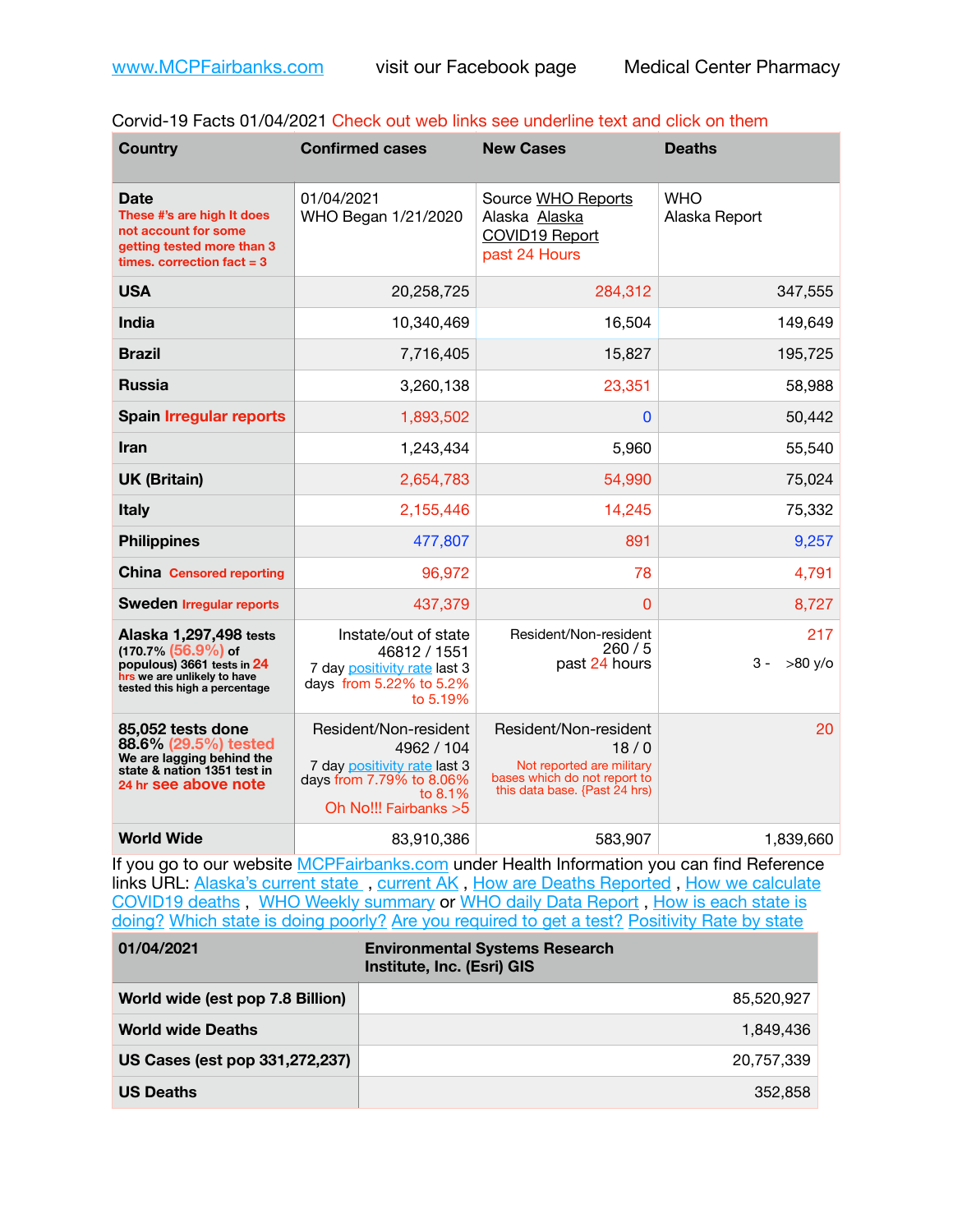The US has 2.8 hospital beds per 1000 our needs could be 56, China had 4.3, Italy 3.2, South Korea 12.3

Impact of COVID-19 on the US Healthcare system<br>Estimated US Population 331.3 million 125.4% (41.8%) have

331.3 million 125.4% (41.8%) have been tested (415.15 million) Estimated 5% of US population will test positive for Covid-19 16.56 million (currently 20.8 Million have or 6.28% of population) we have currently tested an est. 415.15 million based on 20.8 mill that have tested positive discount some of these numbers by 67% to account for multiple testing of same person.

If 8% will require hospitalization of the 16.56 million positive cases, we would need 1.325 million beds. Estimated by the American Hospital Association there are 800,000 staffed beds available. 

The USNS Mercy and Comfort added 2,000 staffed beds, not ICU

Of these estimated to be admitted to ICU 960,000. to ICU beds The US has 16,000 ICU beds we have 68,000-85,000 beds ve have 68,000-85,000 beds

 The Needs US could need 299,000beds with ventilators <16,000 ventilators

**Summation:** Estimated needs could be 1.325 million hospitalized beds for just COVID-19 patients alone. If positives represents 5% of test run, then approximately 415.15 million have been tested, we have no idea how many tests have been run or how many multiple tests conducted on the same person, resulting in 20.8 million positive tests run with 352858 with 1405 deaths in the past 24 hours, ave 2740/ day. In AK, with 46812 positive cases 6.16% of Alaska, 1013 hospitalizations, and 217 deaths. Hospitalization rate is 2.16% of those that test positive, Death Rate 0.464% overall or 21.4% of those hospitalized.

Normal ICU stay 5-7 days, estimated ICU stay for COVID-19 2-3 weeks and they could tie up a ventilator for that length of time also, helping only 1/3 as many patients.

This is why we need to flatten the curve by social spacing and only essential travel.

Expected Death (these are just estimates based on other countries) if 5% of the US Population (16.56 million) test positive and if

1% die = 165,600 people

2% die = 311,200 people

3% die = 496,800 people

6% die = 993,600 people obviously we have passed the 1.325 million positive cases so if 5% of the US population (16.56 million) test positive and 6% of those die = 993,600 deaths if no vaccine, or if 3.09% (511,704) will die, we are 1/3 of the way there in 25 weeks.

 World wide death rate of positive tests actually 2.16%. The US is at 352858 1.7% of those actually tested positive, that is 73% lower death rate than when we started in 3/2020 , started at 6%. There are 7.8 Billion people in the world 331 million live in the US (4.2% of the world's population) 6.28% have tested positive. The US deaths represents 19.1% of the world's death numbers and 24.3% of worldwide confirmed cases.

In comparison to the flu in the US

CDC Estimates. From 2010 to 2016, the flu-related death rate was between 12,000 and 56,000, with the highest season being 2012 to 2013 and the lowest being 2011 to 2012. Most deaths are caused by complications of the flu, including pneumonia or a secondary bacterial infection of the heart or brain. or 2,000 to 9,333 per year. In 2020 in the US has 19 million cases 180,000 hospitalized and 10,000 (0.052%) have died, typically it is 2% will die, compared to 1.7% with COVID19. 124.6% (US), 170.2% (Alaska), & 88.2% (Fbks) are still too few to protect us from future outbreaks. Experts feel that we need either need people to get infected with the virus and develop antibodies or get vaccinated to create immune antibodies to protect us, that we need  $>60\%$  of the population to have positive antibody tests and preferably 70-90%, one expert felt they would not feel confident til >85% were positive, to give assurance (herd immunity) in order to go without masks and social distancing. NY City seems to have the highest number at 20%. Testing is so important. Currently we are testing at 40.78 Million tests per month. At this rate to test everyone once it will take 8.04 months or over 0.67 years. To test 3 times it would take 24.12 months or 2.01 years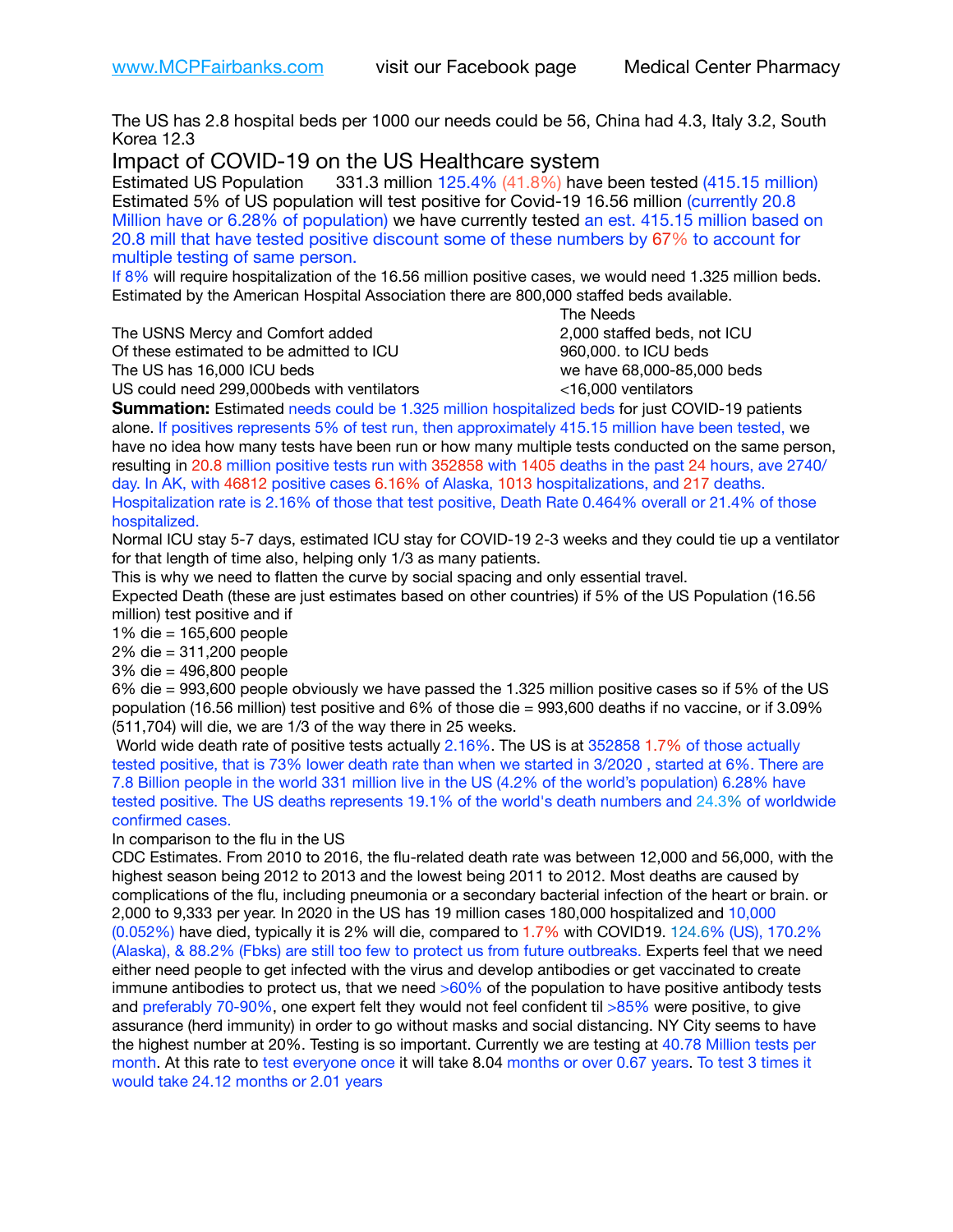The Flu (Influenza kills approximately 1-2% of those infected, SARS killed 800 people total, COVID19 appears to kill 1.7% of those that test positive or -0.85 times (0.15%) less deadly than the flu and seems to be more contagious. (Seems to spread more readily)

Alaska has 46812 so far, 4962 in Fairbanks or 1 of every 10 of Alaskans, and was 1 in 10, with 200 deaths, the first case was transient foreign airline crew member. Interesting, the Source of Alaska's SARS-Cov2 virus originated not from East Asia by travelers or the west coast (Washington where it was first observed) , but came from the east coast of the US, and they were inoculated first from Europe, accordingly from New York's Governor and CDC.

**Best practice protection** is good personal Hygiene do not touch eyes, nose, mouth, wash hands frequently for at least 20-30 seconds, before you touch your face, and observe personal spacing of 6-18 feet. Remove your shoes in your house, frequently clean surface areas, let the cleaner sit 15-20 sec before wiping off. **We are recommending to wear any kind of mask.**

Drug treatment is being researched, but as yet not been verified, only suggested. Best to isolate those sick and isolate those most susceptible (old and preconditioned with risk factors)

**Risk factors:** Cardiovascular disease (56.6%), Obesity (41.7%), Diabetes (33.8%), age >60, respiratory problems, especially smokers or those who vape, High Blood Pressure

If you have been exposed self isolate for 2-4 weeks

One episode in China, a man tested negative for 27 days before showing symptoms. So Isolation may want to be considered up to 4 weeks not just 2 weeks.

Italy 1 in 10 positive cases admitted to ICU due to Hypoxic failure requiring mechanical ventilation. In NY it was 1 in 7 that required hospitalization, of the 5700 hospitalized 2634 were discharged (79% (2081)) or added (21%(553)), 9 in 10 put on a ventilator died.

Public policy development and education is important. How Long does Covid-19 stay on objects

| Air                              | up to 3 hours |
|----------------------------------|---------------|
| Copper                           | 4 hours       |
| Cardboard (Amazon Box)           | 24 hrs        |
| Plastic surfaces/Stainless Steel | 72 hours      |
| Mucosal surfaces                 | unknown       |



Viral Antigen and Viral RNA tells us you have the disease and can spread the disease and can or are currently sick. IgM (short term) and IgG (long term antibodies) tells us you have experienced the virus or had the vaccine, and got over it. You may be resistant if your [antibody](https://www.cdc.gov/coronavirus/2019-ncov/lab/resources/antibody-tests.html)  [levels](https://www.cdc.gov/coronavirus/2019-ncov/lab/resources/antibody-tests.html) are high enough. [Current](https://l.facebook.com/l.php?u=https://www.itv.com/news/2020-10-26/covid-19-antibody-levels-reduce-over-time-study-finds?fbclid=IwAR3Dapzh1qIH1EIOdUQI2y8THf7jfA4KBCaJz8Qg-8xe1YsrR4nsAHDIXSY&h=AT30nut8pkqp0heVuz5W2rT2WFFm-2Ab52BsJxZZCNlGsX58IpPkuVEPULbIUV_M16MAukx1Kwb657DPXxsgDN1rpOQ4gqBtQsmVYiWpnHPJo2RQsU6CPMd14lgLnQnFWxfVi6zvmw&__tn__=-UK-R&c%5B0%5D=AT1GaRAfR_nGAyqcn7TI1-PpvqOqEKXHnz6TDWvRStMnOSH7boQDvTiwTOc6VId9UES6LKiOmm2m88wKCoolkJyOFvakt2Z1Mw8toYWGGoWW23r0MNVBl7cYJXB_UOvGklNHaNnaNr1_S7NhT3BSykNOBg) [View of](https://www.livescience.com/antibodies.html)  [antibodies/immunity](https://www.livescience.com/antibodies.html)[.](https://www.itv.com/news/2020-10-26/covid-19-antibody-levels-reduce-over-time-study-finds) We have tested

## Updated graph numbers.

| Project outward                |  |                  |
|--------------------------------|--|------------------|
| Exhalation can spray           |  | 1.5 m $(4.9$ ft) |
| spittle (droplets)             |  |                  |
| Coughing                       |  | 2 m (6.6 ft)     |
| Sneeze                         |  | 6 m (19.7 ft)    |
| Development of immune response |  |                  |

Early viral testing tests to see if you currently have the virus.

Later antibody testing tells us if you have been exposed and survived. But does not tells us if you have immunities to the virus. We will need to have both tests done in order to open the community..

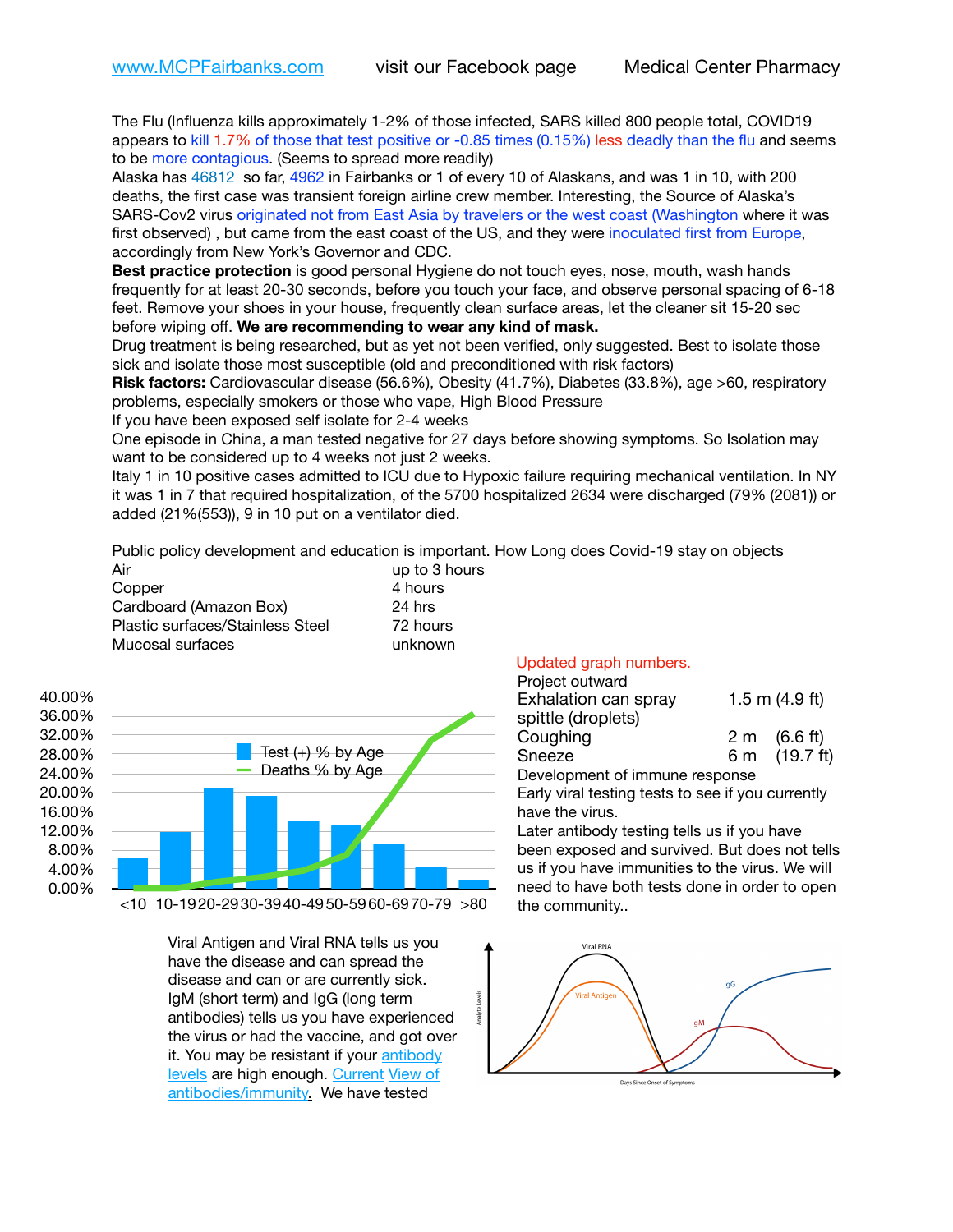currently 170.7% (56.9%) of the Alaskan population and over little over 125.4% (418%) of the US population, discount these numbers by 67% to reflect multiple testing of the same person. To be safe, we need at least  $25\%$  to see if we are making progress,  $60\%$  to [barely qualify](https://www.nature.com/articles/d41586-020-02948-4) to be safe, and [70-90%](https://www.mayoclinic.org/herd-immunity-and-coronavirus/art-20486808) to be assured we will not see a second wave of sickness. Some experts will [not feel safe til we are at 85%.](https://www.bannerhealth.com/healthcareblog/teach-me/what-is-herd-immunity)

Three types of clinical laboratory COVID-19 or SARS-CoV-2 tests are being developed: Molecular Gene sequencing (current method), Viral antigen (testing parts of the virus), Host antibody tests (serology). They detect the virus in different ways.

Mask & Mask Usage: N95 filter out 95% of the particles in the air 3 microns in size or larger.

Mold sizes are about 10-12 microns in size. Bacteria are larger, so is dust

Gas molecules and viruses are smaller. PM2.5 are 2.5 microns in size.

**Viruses** can be 1 micron in size, 0.3 micron in size, or 0.1 microns in size, so they **will pass right through**. **We recommend wearing any mask, the mask may provide up to 5 times the protection** over **wearing no mask at all**. It still **does not protect** the wearer from contracting the infection, it **can inhibit** the spreading, something is **better than nothing at all**.

**Remember there is a clean side ( the side towards you) and a dirty side,** the side to the contaminated air is dirty. If you are COVID positive then this is reversed. When handling the mask, do not touch the dirty side and then touch your face, Wash properly your hands first after touching the dirty side before touching your face. If you are infected the dirty side is the inside surface of the mask.

Wash your homemade mask in hot water wash >133F (for at least 10 minutes) and rinse to sanitize with high heat >133F Plus and a weak bleach or peroxide (not Both) the mask. Daily if possible. If you are a frontline health care provider with a homemade fabric mask 2 hours. Do not touch the dirty side.

Alcohol solutions should be 60-80% alcohol 70% is optimal. **Keep wet and rub 30 seconds**, or Happy Birthday song sung 3 times.

Hydrogen peroxide diluted to 2% or 4 teaspoonful per quart of water (20ml per 946ml) Bleach the same ratio **Vinegar and ammonia are good cleaning agents, not disinfectants**.

**Do not mix** any of these agents together, toxic fumes can result.

**Disinfectants, in order to be effective**, should remain on the applied surface, to be cleaned moist (wet) **for 30 seconds to 4 minutes** depending on material. Caution may dissolve glue or adhesives or bleach and discolor items, check with manufacturers. Do not let it get inside electronic devices. UV (10 minutes), [UV light](http://www.docreviews.me/best-uv-boxes-2020/?fbclid=IwAR3bvFtXB48OoBBSvYvTEnKuHNPbipxM6jUo82QUSw9wckxjC7wwRZWabGw) only kills where it can see.

## **Myths**

Taking hot baths, using colloidal silver, eating garlic soup, gargling with bleach are not proven to be effective. We have already seen using chloroquine taking the wrong form in the wrong dose can be fatal, one death and one critically injured. (see Arizona couple after listening to the president)

**We have heard of all kinds of cures.** To date there is no curative or preventative treatments, only supportive therapy.

At this point there is **no proof** that Quinine, zinc, Hydroxychloroquine, Chloroquine, or Vitamin C works. As they say wives-tale at best, irresponsible reporting most likely. We have seen no information that they work, ineffective dosing issues, over-dosing issues, permanently killing the senses of smell or taste, inappropriate usage, cardiac arrhythmias, and death from the usage of these agents have been reported. The virus may die out with heat of summer, or cold weather, this is a myth

There are a couple of studies at show the virus can withstand 98F

We know the body tries to use up to 104F to potentiate our immune system, to kill viruses. Taking NSAID, Aspirin, Ach-Inhibitors, Arb's and you get the COVID-19 infection are not contraindicated and no clinical evidence that says you should stop any of these classes of medications. It would be misguided and ill advised if you did so

In other words, Unless your doctor makes changes, keep taking your medications unless told to do otherwise.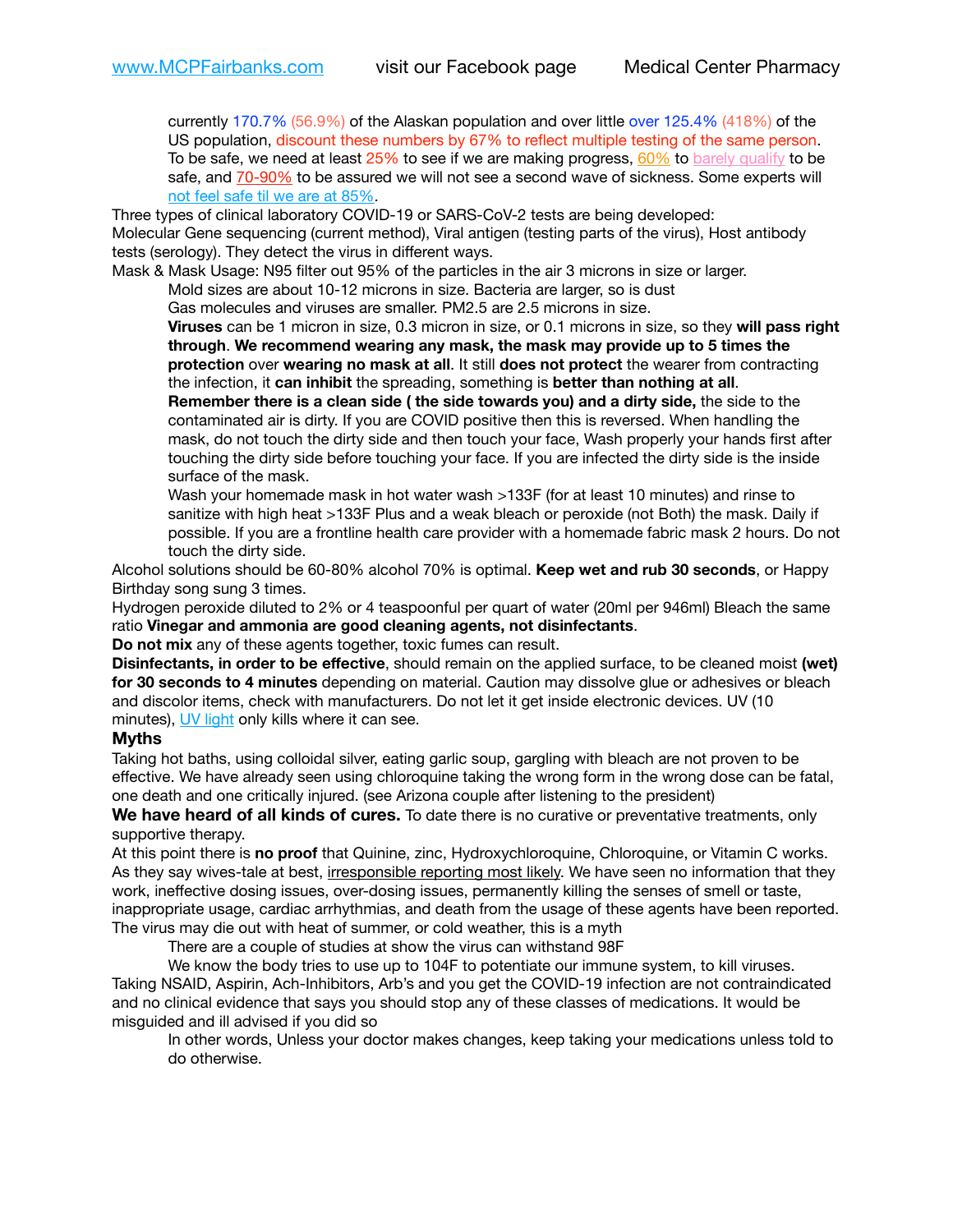As of 12/21/20, DHSS is aware of 11 reports regarding possible allergic reactions from Alaska's hospitals to CDC: Bartlett Regional Hospital (8), Providence Alaska (2) and Fairbanks Memorial Hospital (1). Two were identified as anaphylaxis and one of those resulted in hospitalization for ongoing monitoring. In the other three cases, symptoms were mild and not considered anaphylaxis. Symptoms have resolved in all cases and the hospitalized patient has been discharged and is doing well. The CDC said there appears to be no obvious geographic clustering of these reactions, nor was a specific production lot involved. People who experience anaphylaxis after the first dose should not receive a second dose, according to CDC recommendations. Magnitude of Death Comparison

| <b>Conflict</b>                   | <b>Combat Death</b> |
|-----------------------------------|---------------------|
| <b>Revolutionary War</b>          | 8,000               |
| Civil War                         | 214,938             |
| World War I                       | 53,402              |
| World War II                      | 291,557             |
| <b>Korean Conflict</b>            | 33,686              |
| Vietnam                           | 47,424              |
| <b>Gulf War</b>                   | 149                 |
| Afghanistan                       | 1,833               |
| <b>Iraq</b>                       | 3,836               |
| 9/11 deaths                       | 2,977               |
| <b>COVID19 deaths</b><br>1/3/2021 | 352,858             |

| Group           | Alaska COVID19 Vaccine plan 12/30/2020<br>update as of 1/4/2021                                                                                                                                                                                                                                                                                                                                                                                                                   | Who can get<br>the vaccines?<br><b>Availability</b> |
|-----------------|-----------------------------------------------------------------------------------------------------------------------------------------------------------------------------------------------------------------------------------------------------------------------------------------------------------------------------------------------------------------------------------------------------------------------------------------------------------------------------------|-----------------------------------------------------|
|                 | Who is in this group                                                                                                                                                                                                                                                                                                                                                                                                                                                              |                                                     |
| Phase 1a Tier 1 | Long Term care Facility - Staff & Residents<br>Skilled care,<br>Assisted living,<br>Intermediate care with developmental<br>disabilities.<br>Residential Care facilities.<br>State Veterans Homes.<br>Front Line Hospital and Health care workers,<br>beside personal, High Risk jobs (examples ICU,<br>ER, Surgery, Physicans/prescribers, COVID<br>units, Respiratory/OT/PT/ST Therapists, Lab<br>Techs, Facility Security, House Keeping<br>(Environmental services), Dietary) | Now, limited<br>audience                            |